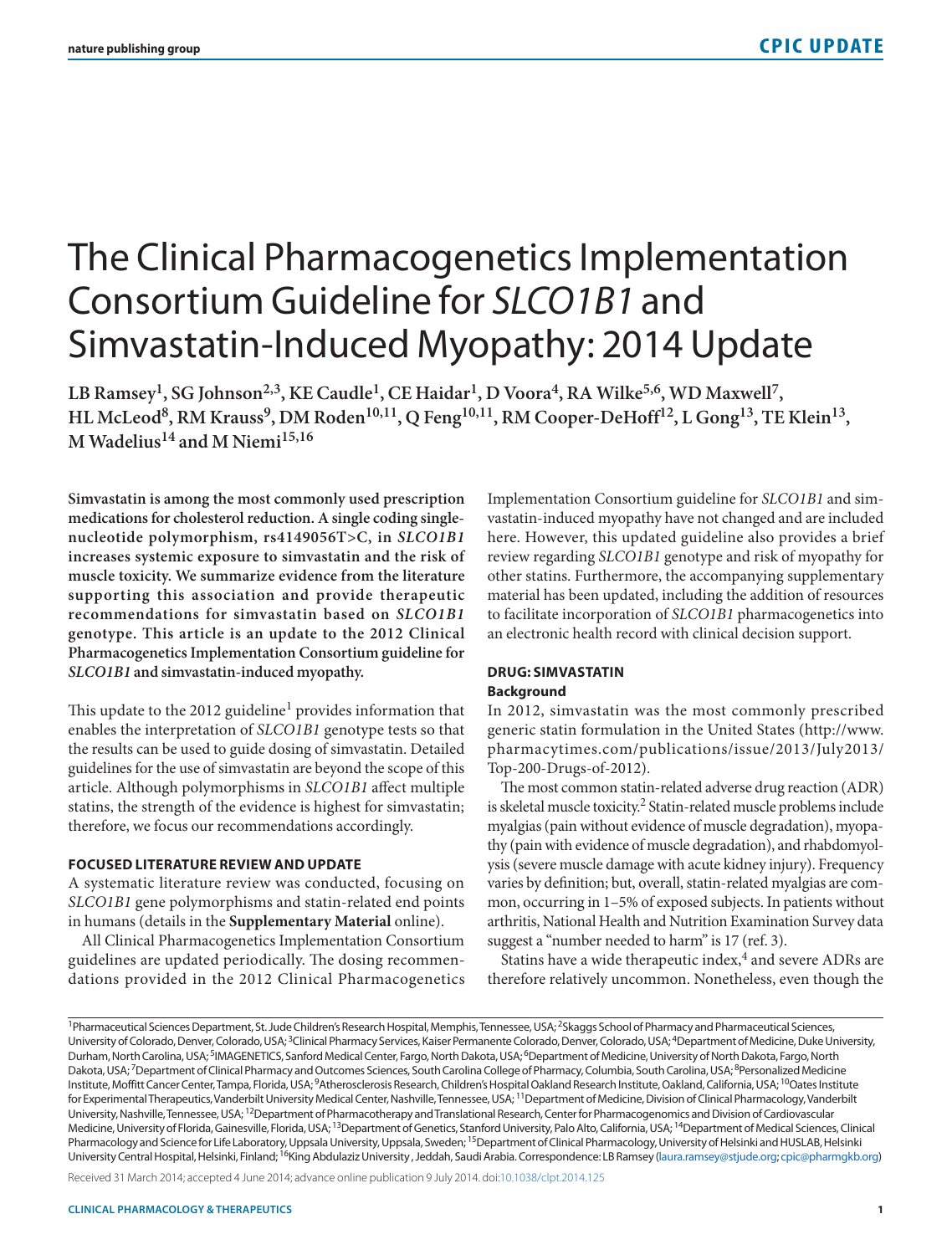myopathy rate is low, the high prevalence of the clinical indication (hypercholesterolemia and cardiovascular disease) creates a situation in which the absolute number of ADRs is substantial. Furthermore, in the absence of severe myopathy, many patients still opt to discontinue statin therapy due to intermediate toxicity, and statin nonadherence thus has the potential to increase the burden of cardiovascular disease on our healthcare infrastructure. It is with this perspective, a goal toward optimizing adherence, that we present the current guideline.

# **GENE:** *SLCO1B1*

# **Background**

The *SLCO1B1* gene locus occupies 109 kb on chromosome 12 (Chr 12p12.2). Although many single-nucleotide polymorphisms (SNPs) have been identified in *SLCO1B1*, only a few are known to have functional effects.5,6 The common c.521T>C variant, rs4149056, produces a p.V174A substitution and is contained within *SLCO1B1\*5*, *\*15*, and *\*17* haplotypes. The minor C allele at this locus has been associated with decreased transport function *in vitro*7,8 and decreased clearance for a number of drugs *in vivo*. 9–11 Additional *SLCO1B1* variants have been identified and are discussed in further detail in the supplementary material (**Supplementary Material** online; **Supplementary Tables S1** and **S2** online); however, the dosing recommendations in this guideline are specific for variant alleles in which there are clear data linking *SLCO1B1* genotype to simvastatin-induced myopathy (*SLCO1B1\*5*, *\*15*, and *\*17*).

SLCO1B1 (alternative names include OATP1B1, OATP-C) is the protein product of the *SLCO1B1* gene and facilitates the hepatic uptake of statins, as well as numerous endogenous compounds (e.g., bilirubin and 17-β-glucuronosyl estradiol).6,12 Changes in the function of this transporter (as occur during drug–drug interactions) can markedly increase the severity of statin-related muscle damage. For example, cyclosporine, a strong inhibitor of CYP3A4 and SLCO1B1, increases the area under the curve (AUC) for simvastatin acid by three- to eightfold.<sup>6</sup>

Beyond acquired inhibition, genetic variability in *SLCO1B1* also affects plasma concentration of statins. The overall pharmacokinetic profiles appear to be affected more for simvastatin than for any other drug in the class.<sup>13-15</sup> Other transporters potentially influencing the distribution and tissue uptake of statins include SLCO1B3, SLCO2B1, SLCO1A2, and sodiumdependent taurocholate cotransporting polypeptide. $6,12$ 

### **Genetic test interpretation**

The assignment of the likely SLCO1B1 phenotype, based on \* allele diplotypes, has been summarized in **[Table 1](#page-1-0)**, based on rs4149056. *SLCO1B1* alleles are often named using \* allele nomenclature, representing various SNPs alone or in combination ([http://www.pharmgkb.org/gene/PA134865839#tabvi](http://www.pharmgkb.org/gene/PA134865839 # tabview=tab4 & subtab=33) [ew=tab4&subtab=33](http://www.pharmgkb.org/gene/PA134865839 # tabview=tab4 & subtab=33)) (**Supplementary Table S1** online) that are associated with low SLCO1B1 protein expression or function (**Supplementary Table S2** online). The minor C allele at rs4149056 is contained within *SLCO1B1*\*5 (rs4149056 alone) as well as the *\*15* and *\*17* haplotypes and is associated with lower plasma clearance of simvastatin. The magnitude of this effect is similar for the *\*5*, *\*15*, and *\*17* haplotypes.<sup>11</sup> *SLCO1B1* alleles have been extensively studied in multiple geographically, racially, and ethnically diverse groups. In general, rs4149056 is present at a minor allele frequency of between 5 and 20% in most populations (see **Supplementary Tables S3** and **S4** online). Although all *SLCO1B1* genetic tests interrogate rs4149056, other variants in this gene are also likely to be important, but their interpretation and application to statin prescribing is less clear. One of the limitations inherent in any genotype-only test is that very rare or *de novo* variants, which might have functional importance, will not generally be included.

# **Available genetic test options**

Commercially available clinical testing options are presented within the **Supplementary Material** online and are freely available at [http://www.PharmGKB.org.](http://www.PharmGKB.org) The rs4149056 SNP can be genotyped alone (e.g., PCR-based single-SNP assay) or multiplexed on a variety of array-based platforms. See the **Supplementary Material** online for details. This variant is also among the pharmacogenetic content available for participants in direct-to-consumer genomic offerings (e.g., 23andme.com).

## **Incidental findings**

Genetic variability in *SLCO1B1* influences the hepatic uptake of other drugs (e.g., methotrexate)<sup>5,16</sup> as well as important endogenous compounds (e.g., bilirubin)17 (**Supplementary Material** online).

# **Linking genetic variability to variability in drug-related phenotypes**

There is substantial evidence linking *SLCO1B1* genotype with phenotypic variability (see **Supplementary Table S5** online).

<span id="page-1-0"></span>

| Table 1 Assignment of likely SLCO1B1 phenotype based on genotype |  |  |
|------------------------------------------------------------------|--|--|
|                                                                  |  |  |

| Phenotype                                                                             | <b>Genotype definition</b>                         | <b>Examples of diplotypes</b>     | Genotype at<br>rs4149056 |
|---------------------------------------------------------------------------------------|----------------------------------------------------|-----------------------------------|--------------------------|
| Normal function; homozygous wild type or<br>normal (55–88% of patients <sup>a</sup> ) | An individual carrying two normal-function alleles | $*1a/*1a$ , $*1a/*1b$ , $*1b/*1b$ |                          |
| Intermediate function; heterozygous                                                   | An individual carrying one normal-function         | $*1a/*5, *1a/*15, *1a/*17,$       |                          |
| $(11-36\% \text{ of patients}^a)$                                                     | allele plus one decreased-function allele          | $*1b/*5$ , $*1b/*15$ , $*1b/*17$  |                          |
| Low function; homozygous variant or mutant                                            | An individual carrying two decreased-function      | $*5/*5$ , $*5/*15$ , $*5/*17$ ,   |                          |
| $(0-6\%$ of patients <sup>a</sup> )                                                   | alleles                                            | $*15$ /*15, *15/*17, *17/*17      |                          |

aFrequency of the polymorphism varies by ancestral group (**Supplementary Tables S3** and **S4** online).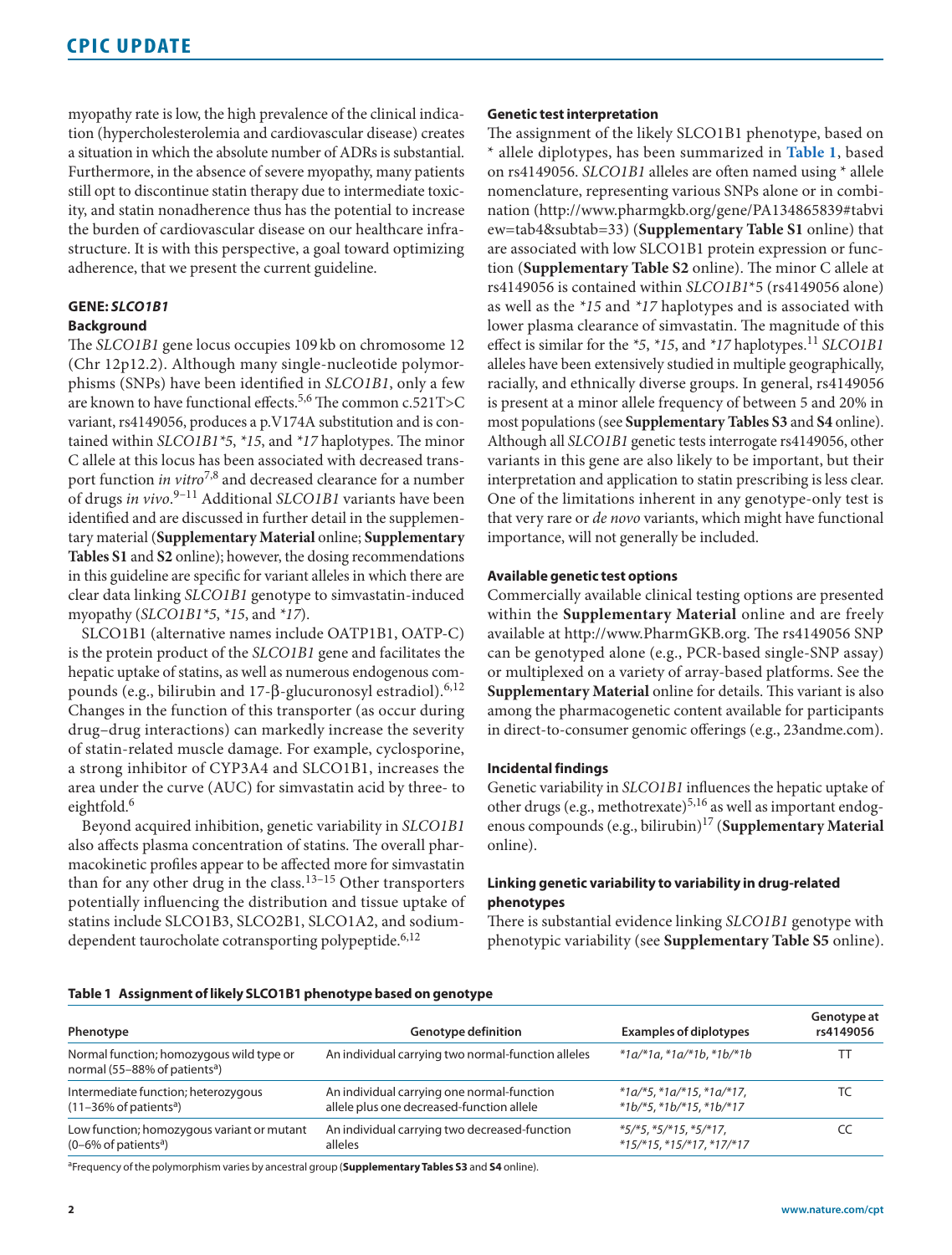Application of a grading system to evidence linking genotypic variability indicates a high quality of evidence in the majority of cases. For simvastatin, the evidence linking myopathy to rs4149056 in *SLCO1B1* is of high quality, and this association has been reproduced in randomized trials and clinical practice– based cohorts. Conversely, the association of rs4149056 with myopathy has been less compelling for other statins. We therefore focus this guideline on simvastatin.

*SLCO1B1* polymorphisms clearly impact the pharmacokinetics of simvastatin and, to a lesser degree, the pharmacokinetics of other statins13 (**Supplementary Table S6** online). Pasanen *et al*. 11 determined that homozygous carriers of the C allele at rs4149056 (CC genotype) had much greater exposure to the active simvastatin acid  $(AUC_{0-12})$  than subjects homozygous for the ancestral T allele. In single-dose studies (**Supplementary Figure S1** online), the observed plasma AUCs of active simvastatin acid, pitavastatin, atorvastatin, pravastatin, and rosuvastatin have been 221%, 162–191%, 144%, 57–130%, and 62–117% higher in rs4149056 CC homozygotes than in rs4149056 TT homozygotes (**Supplementary Figure S1** online).

In 2008, the SEARCH Collaborative (Study of the Effectiveness of Additional Reductions in Cholesterol and Homocysteine) Group conducted a case–control study of simvastatin-induced myopathy using archived DNA from a randomized trial including more than 12,000 subjects who had received either low-dose simvastatin (20mg daily) or high-dose simvastatin (80mg daily) post–myocardial infarction.18 During the course of the trial, 49 subjects in the high-dose arm developed myopathy (creatine kinase (CK) > 10-fold the upper limit of normal with pain), compared with two subjects in the low-dose arm. An additional 49 subjects in the same treatment arm developed "incipient" myopathy  $(CK > 3$ -fold the upper limit of normal, and five times the patient's baseline level). Of these combined incipient and definite myopathy cases, 85 underwent whole-genome scanning (with a platform containing 317,000 SNPs), and the results were compared with genome-wide data from 90 nonmyopathic controls (frequency matched from within the same treatment arm). A single-nucleotide variant survived statistical correction for multiple testing: a base substitution in the *SLCO1B1* gene. After genomic resequencing, the putative causative allele, rs4149056, was retested for association in a subset of definite myopathy cases from the original cohort, revealing an odds ratio (OR) for myopathy of 4.5 per copy of the minor C allele.<sup>18</sup> Approximately 25% of the general population are carriers of this allele, and 1 of 100 patients taking high-dose simvastatin have an ADR.

The association between rs4149056 and statin-induced muscle toxicity has since been replicated in both a second independent trial and a practice-based longitudinal cohort. The Heart Protection Study enrolled more than 20,000 subjects with known vascular disease or vascular risk factors, and randomized each study participant to either 40mg simvastatin daily or placebo.<sup>19,20</sup> Twenty-four cases of myopathy (10 definite  $+14$ incipient) were identified from among the 10,269 participants receiving 40mg simvastatin, and 21 of these cases later underwent retrospective genotyping for rs4149056.<sup>18</sup> In this validation cohort, the relative risk was 2.6 per copy of the minor C allele.<sup>18</sup> Although both the SEARCH trial and the Heart Protection Study represent randomized controlled treatment trials, the effect size for rs4149056 was lower in the Heart Protection Study (i.e., at the 40-mg dose) than in SEARCH (i.e., at the 80-mg dose), underscoring the importance of dose.

Practice-based data suggest that the association between rs4149056 and muscle toxicity is stronger for simvastatin than for other drugs within the class. The C allele at rs4149056 has recently been shown to influence the rate of medication adherence for simvastatin.<sup>21</sup> In the STRENGTH study, 509 hypercholesterolemic patients were randomized to simvastatin, atorvastatin, or pravastatin, and followed for 16 weeks. The primary end point of the study was a composite of study drug discontinuation for any adverse effect, myalgia or muscle cramping, and/or elevated serum CK levels > 3-fold the upper limit of normal. The overall effect size was highest for simvastatin (OR: 2.8; 95% confidence interval (CI): 1.3–6.0) and rather modest for atorvastatin (OR: 1.6; 95% CI: 0.7–3.7). No significant association was observed for pravastatin (OR: 1.0; 95% CI: 0.4–2.6). As with the STRENGTH study, other groups have reported a modest association between rs4149056 and atorvastatin intolerance based on adverse muscle symptoms,<sup>22</sup> but the association between rs4149056 and laboratory-confirmed myopathy has been less compelling for atorvastatin.<sup>23</sup>

From the medical records of nearly 9,000 patients followed in an academic lipid clinic, Brunham and colleagues identified 25 laboratory-confirmed myopathy cases (frequency 0.26%).23 All 25 cases, along with drug-exposed controls (frequency matched 2:1), were genotyped for rs4149056, revealing an OR for myopathy of 2.3 per copy of the minor C allele at rs4149056. The odds ratio was the highest, 3.2 (95% CI: 0.83–11.96), for subjects with the CC genotype exposed to simvastatin. No such relationship was observed using a similar number of atorvastatin cases (OR: 1.06; 95% CI:  $0.22-4.80$ .<sup>23</sup> These observations are consistent with reported differences in clearance (**Supplementary Figure S1** online). To date, there is little evidence that rs4149056 genotype alters symptomatic intolerance or myopathy for pravasta- $\text{tin}^{21}$  or rosuvastatin.<sup>22</sup> Hence, the observed clinical association between rs4149056 and myopathy may not be a class effect; it likely depends on the relative importance of SLCO1B1 to the clearance of the statin.

## **Therapeutic recommendations**

In 2011 (updated in 2013), the US Food and Drug Administration added warnings to the simvastatin product label to direct providers away from initiating at the 80-mg simvastatin dose. The agency's recommendations are further summarized in **Supplementary Table S7** online. The American College of Cardiology and the American Heart Association recently issued updated clinical practice recommendations for the treatment of elevated blood cholesterol to reduce atherosclerotic cardiovascular disease, including guidelines for which patients should receive which statin at which intensity.<sup>24</sup> Based on these new guidelines, it is anticipated that increasing numbers of patients will receive statin therapy; however, it is unclear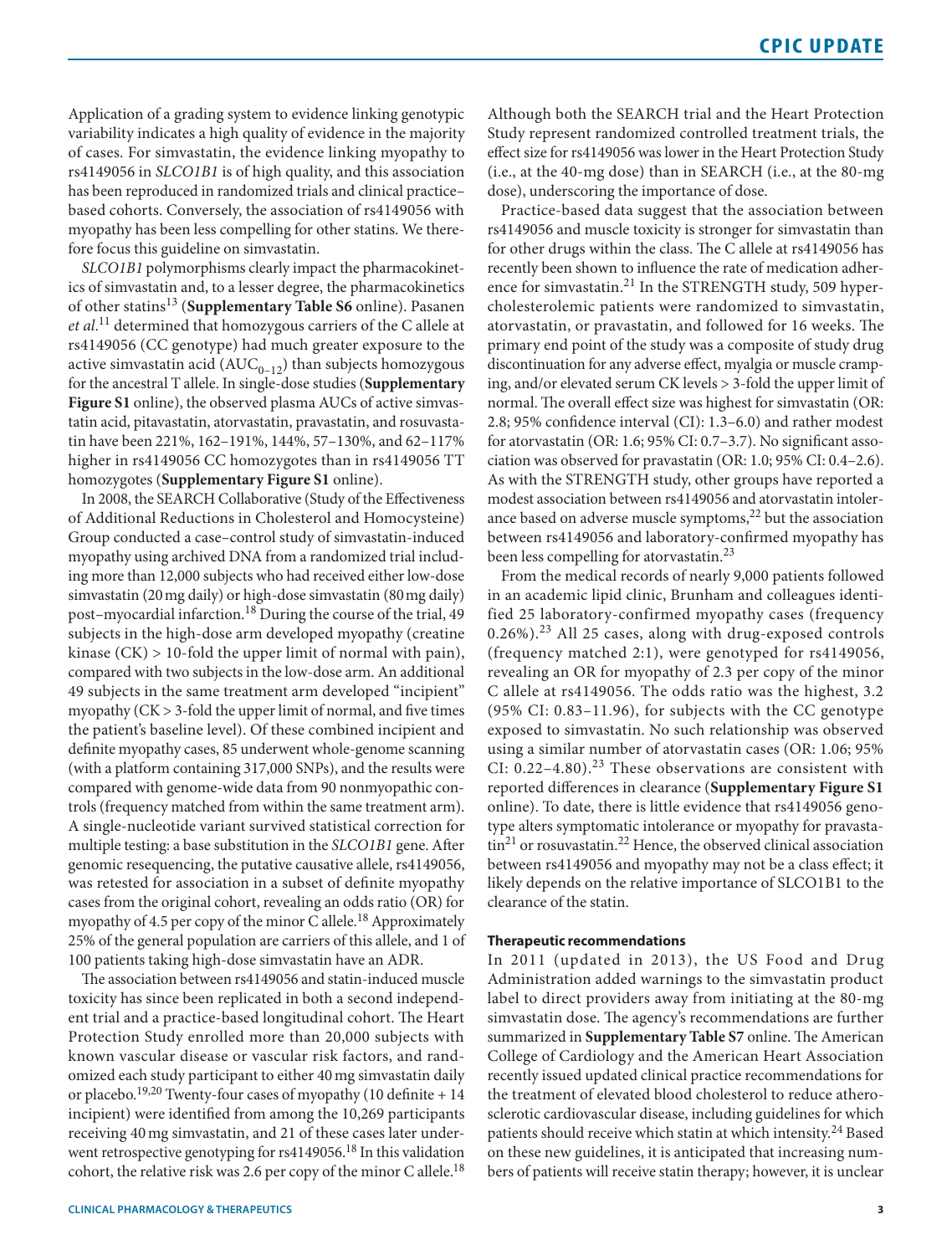| Phenotype             | Implications for<br>simvastatin | Dosing recommendations for simvastatin <sup>a,b</sup>                                                                             | <b>Classification of</b><br>recommendations <sup>c</sup> |
|-----------------------|---------------------------------|-----------------------------------------------------------------------------------------------------------------------------------|----------------------------------------------------------|
| Normal function       | Normal myopathy risk            | Prescribe desired starting dose <sup>b</sup> and adjust doses of simvastatin<br>based on disease-specific quidelines              | Strong                                                   |
| Intermediate function | Intermediate myopathy<br>risk   | Prescribe a lower dose or consider an alternative statin<br>(e.g., pravastatin or rosuvastatin); consider routine CK surveillance | Strong                                                   |
| Low function          | High myopathy risk              | Prescribe a lower dose or consider an alternative statin<br>(e.g., pravastatin or rosuvastatin); consider routine CK surveillance | Strong                                                   |

<span id="page-3-0"></span>

|  | Table 2 Dosing recommendations for simvastatin based on SLCO1B1 phenotype |  |
|--|---------------------------------------------------------------------------|--|
|  |                                                                           |  |

CK, creatine kinase.

<sup>a</sup>In all cases, the potential for drug-drug interaction should be evaluated before initiating a prescription. <sup>b</sup>The US Food and Drug Administration recommends against 80 mg (unless already tolerated for 12 months). 'See the **Supplementary Material** online (text section titled "Levels of Evidence") for additional details regarding the three-tiered system used to grade the quality of evidence.

as to what extent the incidence of statin-induced myopathy will also be affected. At lower simvastatin doses (e.g., 40 mg daily), it is our position that *SLCO1B1* genotype (if available) could be used to warn providers about modest increases in myopathy risk for patients with a C allele at rs4149056. In these circumstances, we recommend a lower dose of simvastatin or use an alternative statin (e.g., pravastatin or rosuvastatin), and we also highlight the potential utility of routine CK surveillance (**[Table 2](#page-3-0)**). If patients with a C allele at rs4149056 do not achieve optimal LDL cholesterol-lowering efficacy with a lower dose (e.g., 20mg) of simvastatin, we recommend that the prescribing physician consider an alternate statin based on (i) potency differences (i.e., use a lower dose of a higher potency statin such as atorvastatin, rosuvastatin, or pitavastatin); (ii) drug–drug interactions (e.g., boceprevir, clarithromycin, cyclosporine, strong CYP3A4 inhibitors); and (iii) relevant comorbidities (e.g., trauma, significant renal impairment, post–solid organ transplant, thyroid disease).

At the time of this writing, there are no data available regarding *SLCO1B1* genotype effects on simvastatin response or myopathy in pediatric patients, and no data to show that the rs4149056 SNP in *SLCO1B1* affects simvastatin's disposition differently in children compared with adults.

Use of clinical decision support tools within electronic health records can assist clinicians in using genetic information to optimize drug therapy.25–27 Clinical implementation resources include workflow diagrams (**Supplementary Figures S2** and **S3** online), tables that translate genotype test results into an interpreted phenotype, example text for documentation in the electronic health record and point-of-care alerts, and crossreferences for drug and gene names to widely used terminologies and standardized nomenclature systems (**Supplementary Tables S8–S12** online).

### **Recommendations for incidental findings**

Not applicable.

#### **Other considerations**

*Other factors influencing simvastatin-induced myopathy.* Other factors known to influence a patient's risk for developing statin-induced muscle toxicity include increased statin dose, advanced age, small body mass index, female gender, metabolic comorbidities (e.g., hypothyroidism), intense physical exercise, and Asian or African ancestry.<sup>2,28-31</sup> Since polypharmacy is common in the elderly, the association with age is partly attributable to drug–drug interactions as well as to increases in chronic renal or hepatic disease.32

Statin dose is the strongest independent predictor of myopathy risk. Myotoxicity is roughly sixfold higher in patients on high-dose than on lower-dose statin therapy.33 Among the statins, a growing body of evidence suggests that the influence of dose may be the greatest for simvastatin.<sup>18</sup> The molecular mechanism of statin-induced myopathy is unclear.

*Role of SLCO1B1 genotype and other statin-induced myopathies.* The relationship between rs4149056 and simvastatin-related muscle toxicity has been clearly established, whereas the relationship between this polymorphism and the safety of other statins is less clear. Previous studies evaluating atorvastatin safety in individuals with the rs4149056 polymorphism yielded conflicting results. A small study by Puccetti and colleagues evaluating 46 individuals with muscle intolerance compared with matched controls demonstrated a statistically significant association between rs4149056 and atorvastatin-related muscle symptoms (OR: 2.7; 95% CI: 1.3–4.9; *P* < 0.001) (ref. 22). The STRENGTH trial also demonstrated a nonsignificant increase in muscular adverse events occurring in *SLCO1B1*\*5 carriers taking atorvastatin.<sup>21</sup> In addition, two small studies and a meta-analysis failed to detect a statistically significant association between the rs4149056 variant and myopathy in individuals taking  $10-80$  mg of atorvastatin.<sup>23,34,35</sup> Of note, these studies were either underpowered or it was unclear whether power was met; so, the possibility of an actual association being present but undetected represents an important limitation of these three studies. Therefore, although there may be an increased risk in rs4149056 C-allele carriers using atorvastatin, the current data are inconclusive.

We were unable to identify any safety studies evaluating fluvastatin or pitavastatin use in individuals with the rs4149056 C allele, and the STRENGTH trial is the only safety study evaluating pravastatin use in this population. In the STRENGTH trial, there was no significant increase in muscular adverse events in *SLCO1B1*\*5 carriers taking pravastatin, although a relatively low maximum pravastatin dose was used in the study compared with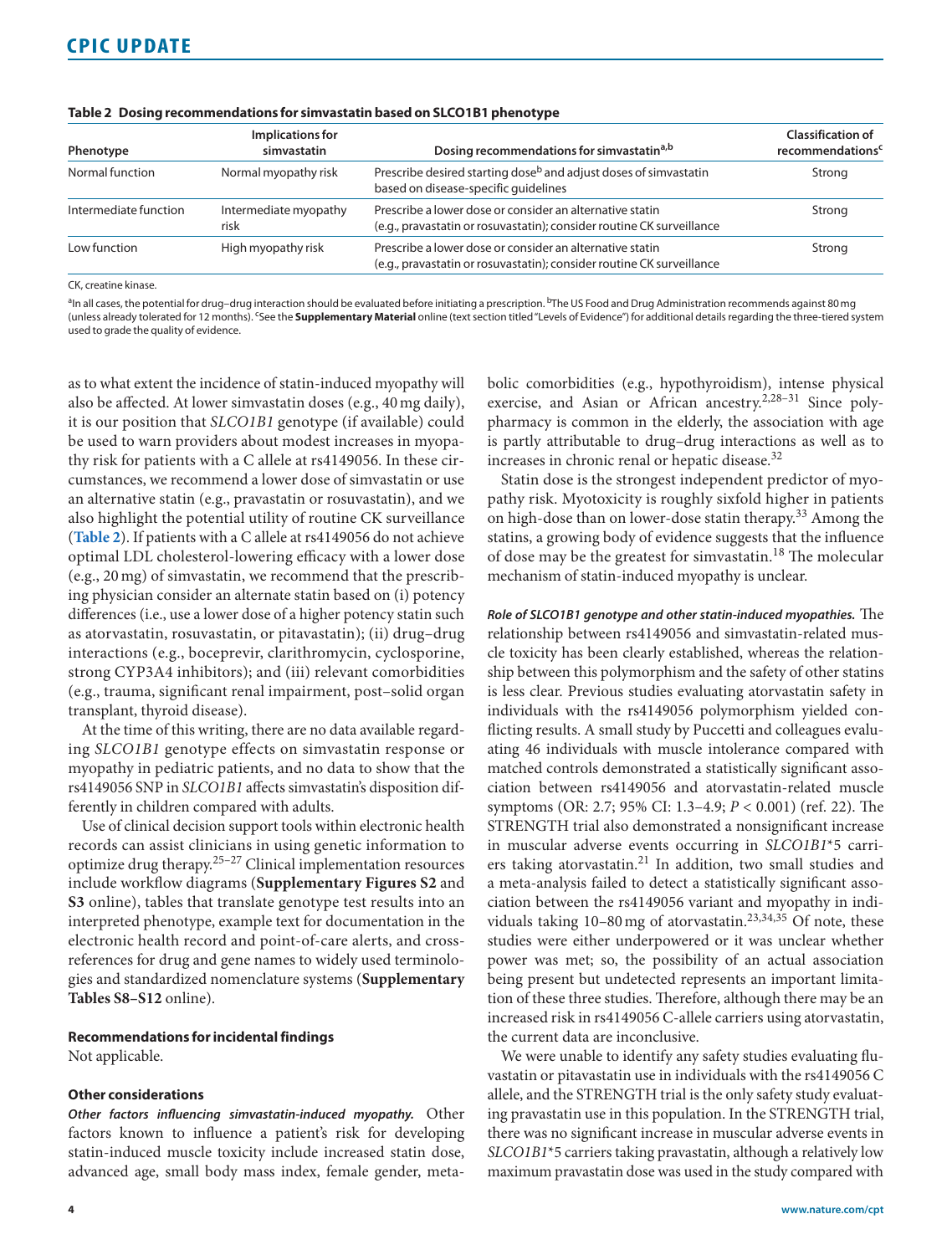the maximum simvastatin and atorvastatin doses evaluated.<sup>21</sup> With regard to rosuvastatin, in a subgroup analysis of 8,782 JUPITER trial participants, 417 subjects being treated with 20 mg daily experienced myalgia vs. 369 subjects on placebo (hazard ratio (HR): 1.13 (0.98–1.30), *P* = 0.09), but there was no statistically significant association between the incidence of myalgia for rosuvastatin vs. placebo in the presence of the rs4149056 C allele in this adequately powered analysis (HR: 0.95; 95% CI: 0.79–1.15).<sup>36</sup> Based on the results of this analysis, rosuvastatin use for an approximate dose of 20mg daily has not been associated with an increased risk of myalgia compared with placebo in carriers of the minor allele of rs4149056 and could represent a reasonably safe alternative to simvastatin therapy in rs4149056 C-allele carriers.

*Drug–drug interactions.* In the context of statin monotherapy, myopathy rates are low.37 The frequency of this ADR increases with coadministration of medications altering the pharmacokinetics of statins (e.g., coadministration with gemfibrozil). See the **Supplementary Material** online for more discussion.

# **POTENTIAL BENEFITS AND RISKS FOR THE PATIENT**

Based on the highly prevalent use of simvastatin, a potential benefit of preemptive *SLCO1B1* testing is a significant reduction in the incidence of simvastatin-induced myopathies and rhabdomyolysis, by identifying those at significant risk and recommending a lower simvastatin dose or an alternative statin as appropriate. In addition, genotyping may promote statin adherence and lower low-density lipoprotein cholesterol levels.

A possible risk could be an error in genotyping. Since genotypes are lifelong test results, any such error could stay in the medical record for the life of the patient. An error in genotyping could result in a decrease in simvastatin dose that was not otherwise necessary and could result in inadequate lipid-lowering therapy. However, since there are many effective, generic statins now available, it is often possible to switch statins rather than use a reduced simvastatin dose in high-risk patients, which further minimizes the potential for risk from a reduced simvastatin dose, especially in those who are homozygous for rs4149056C. Another potential risk to pre-emptive genotyping is that a patient's knowledge of a genetic profile associated with a high risk of adverse events may lead the patient to associate unrelated adverse events (i.e., nonspecific myalgias/arthralgias) to his/her statin therapy. If a patient then prematurely discontinues his/her statin and/or the physician reduces the dose, this may result in higher low-density lipoprotein cholesterol and cardiovascular risk.

# **CAVEATS: APPROPRIATE USE AND/OR POTENTIAL MISUSE OF GENETIC TESTS**

For the 40-mg simvastatin dose, the relative risk of myopathy is 2.6 per copy of the C allele at rs4149056. The risk is higher for the 80-mg simvastatin dose (myopathy OR 4.5 for the TC genotype, ~20.0 for the CC genotype). Nonetheless, simvastatin-related muscle toxicity can still occur in the absence of rs4149056. Thus, a TT genotype does not imply the absence of another potentially deleterious variant in *SLCO1B1* or elsewhere. Further, because rs4149056C can also be inherited in combination with other *SLCO1B1* gene variants known to have protective effects, it should not be presumed that the C allele at rs4149056 confers risk with 100% certainty.

**SUPPLEMENTARY MATERIAL** is linked to the online version of the paper at <http://www.nature.com/cpt>

#### **ACKNOWLEDGMENTS**

The authors acknowledge the critical input of members of the Clinical Pharmacogenetics Implementation Consortium (CPIC) of the Pharmacogenomics Research Network, particularly Mary V. Relling (St. Jude Children's Research Hospital). This work was funded by the National Institutes of Health (NIH)/National Institute of General Medical Science (PAAR4Kids (UO1 GM92666) and PharmGKB (R24 GM61374)). The following NIH grant support is acknowledged: U01 HL0105918, U01HL069757 (R.M.K), U19HL065962 (D.M.R.), U01HG006378 (D.M.R.), U01GM074492 and U01HG007269 (R.M.C.-D.), R01 HL118049 (D.V.), and R24 GM61374 (L.G. and T.E.K.). M.W. is supported by the Swedish Research Council (Medicine 523- 2008-5568 and 521-2011-2440), the Swedish Heart and Lung Foundation, and the Clinical Research Support (ALF) at Uppsala University. M.N. has grants from the Sigrid Jusélius Foundation (Helsinki, Finland), the Helsinki University Central Hospital (Helsinki, Finland), and the European Research Council (Brussels, Belgium). D.V. is also supported by the Department of Defense (FA8650-13-2-6375).

CPIC guidelines reflect expert consensus based on clinical evidence and peer-reviewed literature available at the time they are written, and are intended only to assist clinicians in decision making, as well as to identify questions for further research. New evidence may have emerged since the time a guideline was submitted for publication. Guidelines are limited in scope and are not applicable to interventions or diseases that are not specifically identified. Guidelines do not account for all individual variations among patients and cannot be considered inclusive of all proper methods of care or exclusive of other treatments. It remains the responsibility of the health-care provider to determine the best course of treatment for the patient. Adherence to any guideline is voluntary, with the ultimate determination regarding its application being solely made by the clinician and the patient. CPIC assumes no responsibility for any injury to people or damage to property related to any use of CPIC's guidelines, or for any errors or omissions.

#### **CONFLICT OF INTEREST**

The funding organizations played no role in the writing of these guidelines. D.V. is a consultant for RenaissanceRx and has funding through the Department of Defense supporting an ongoing clinical trial of genotypeguided statin therapy (NCT01894230). The other authors declared no conflict of interest.

© 2014 American Society for Clinical Pharmacology and Therapeutics

- 1. Wilke, R.A. *et al.*; Clinical Pharmacogenomics Implementation Consortium (CPIC). The Clinical Pharmacogenomics Implementation Consortium: CPIC guideline for *SLCO1B1* and simvastatin-induced myopathy. *Clin. Pharmacol. Ther*. **92**, 112–117 (2012).
- 2. Wilke, R.A. *et al.* Identifying genetic risk factors for serious adverse drug reactions: current progress and challenges. *Nat. Rev. Drug Discov*. **6**, 904–916 (2007).
- 3. Buettner, C., Rippberger, M.J., Smith, J.K., Leveille, S.G., Davis, R.B. & Mittleman, M.A. Statin use and musculoskeletal pain among adults with and without arthritis. *Am. J. Med*. **125**, 176–182 (2012).
- 4. Wilke, R.A. & Dolan, M.E. Genetics and variable drug response. *JAMA* **306**, 306–307 (2011).
- 5. Ramsey, L.B. *et al.* Rare versus common variants in pharmacogenetics: SLCO1B1 variation and methotrexate disposition. *Genome Res*. **22**, 1–8 (2012).